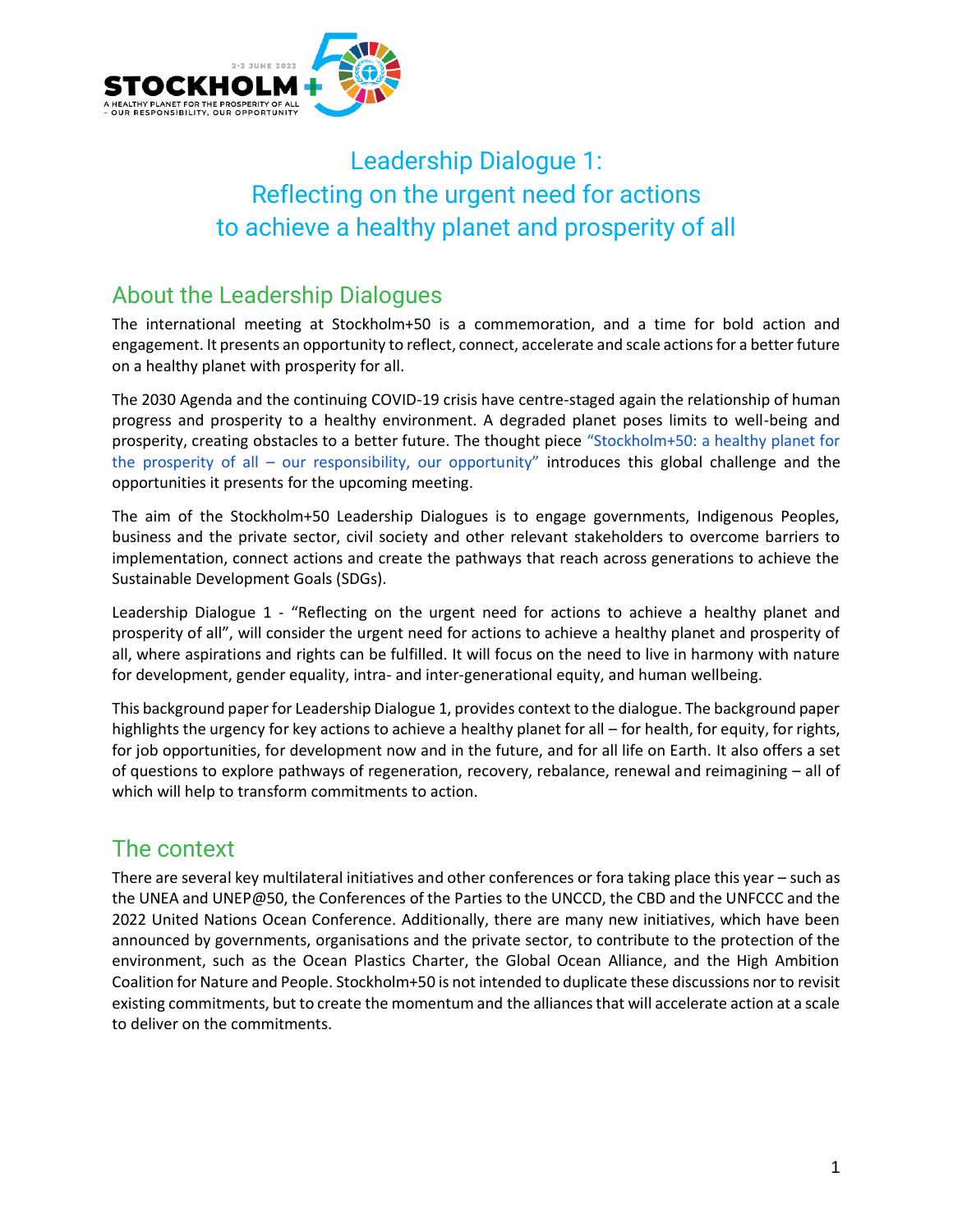During the Informal Working Group (IWG) meeting for LD 1 held on 10 March 2022<sup>1</sup>, the *urgency to act* was clearly expressed. We must work urgently to tackle the climate and biodiversity crisis, while avoiding accelerating pollution and unsustainable behaviours. Right now, key habitats and ecosystems such as forests and grasslands are being converted at very high rates for natural resource extraction. By destroying nature, we are destroying the web of life that supports our existence on Earth. We must stop undermining our own future.

If we are to enhance the biosphere's health and reduce our demands, large-scale changes will be required over the next 10 years, underpinned by unprecedented levels of fulfilment of commitments, ambition, coordinated actions and political will. We must recognize the intrinsic value of nature, create resilience and address inequalities, to achieve prosperity, rights and dignity for all  $-$  for current and future generations.

# Possible issue areas for Leadership Dialogue 1

# **1. Transforming our relationship with nature**

# *Halting biodiversity loss and restoring ecosystems*

Healthy ecosystems are essential for humanity. They provide the life support systems upon which our survival and well-being depend. There is also wide recognition that healthy ecosystems and nature present opportunities for climate change mitigation and adaptation. They are essential to build resilience by protecting against climate-related risk as climate change will create additional stresses on land and coastal areas. The extent of current trends in biodiversity loss and ecosystem degradation requires urgent action and a shift in our understanding of our dependencies and risks associated with the decline in the flow of nature's benefits to people and economies.

It is key that we ensure that Indigenous Peoples and Local Communities (IPLCs) are actively involved in the design and implementation of land use decisions, and that their free, prior, informed consent (FPIC) rights are fully respected. This is essential to achieving global climate, biodiversity and sustainable development goals. Since at least 36% of key biodiversity areas fall within IPLC lands, IPLCs are fundamental stakeholders for biodiversity protection and restoration. It is critical to recognise their roles and their rights – including their intellectual property rights – and responsibilities in relation to biodiversity and ensure that where appropriate they can benefit from its sustainable use.

# *Mitigation and adaptation to fight climate change*

The world is still heading for a temperature rise of near 3°C this century – far beyond the Paris Agreement goals of limiting global warming to well below  $2^{\circ}$ C and pursuing 1.5 $^{\circ}$ C.<sup>2</sup> The footprint of current consumption behaviour is highly unequal, with the top 10 percent of income earners producing almost 50 percent of total carbon emissions, while the bottom 50 percent of income earners produce less than 7 per cent.<sup>3</sup> Key challenges remain, such as fair and effective carbon pollution pricing, greater ambition and effectiveness of mitigation efforts, the deployment of environmentally sound and clean technologies, as

<sup>&</sup>lt;sup>1</sup> See Annex I for key messages.

<sup>2</sup> United Nations Environment Programme (2021). *Emissions Gap Report 2021: The Heat Is On – A World of Climate Promises Not Yet Delivered*. Nairobi

 $3$  United Nations Environment Programme (2020). Emissions Gap Report 2020. Nairobi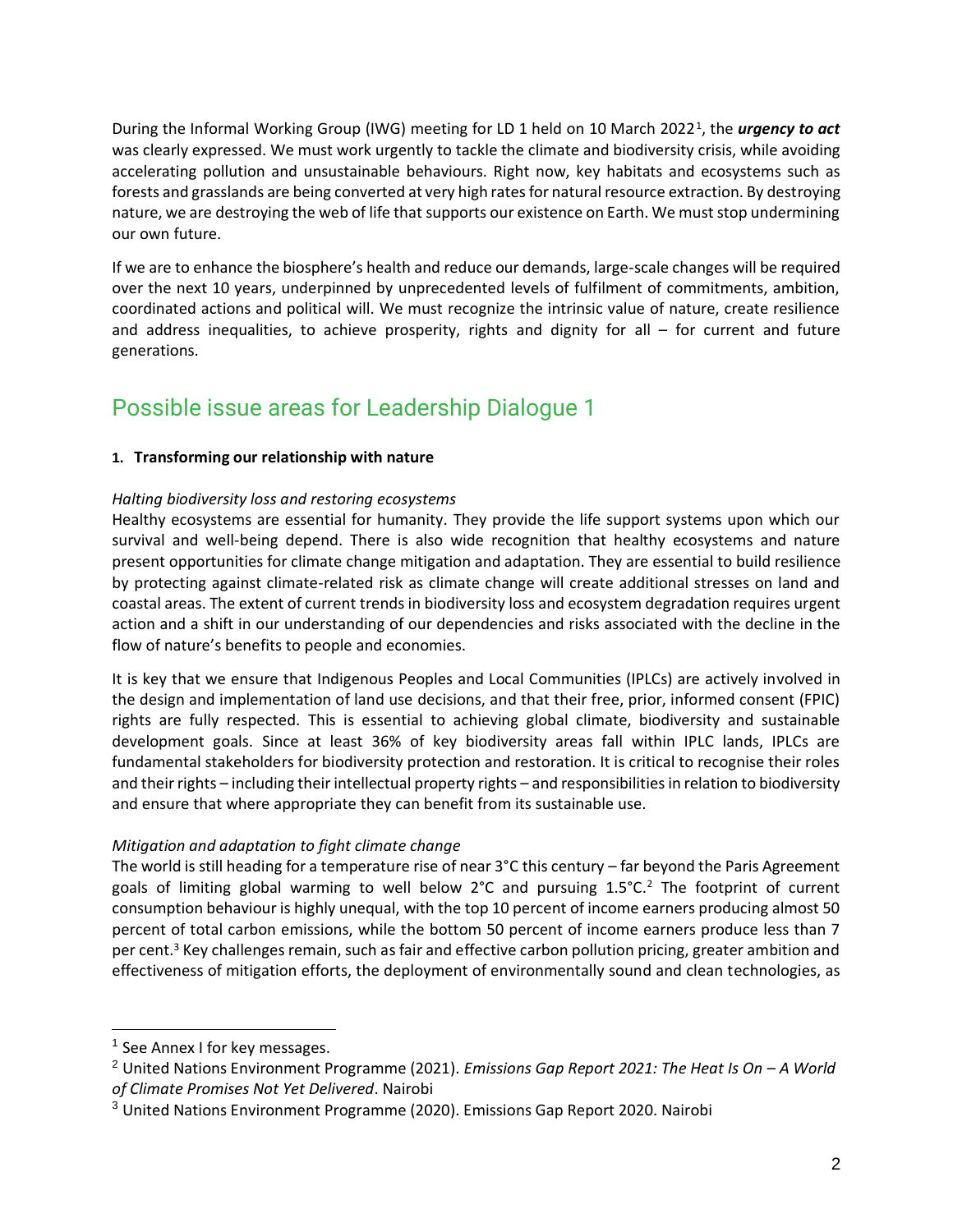well as scaled-up financial, technology transfer and capacity-building support for adaptation and resilience.

Existing international climate regimes focus on GHG emissions. However, there is no mention of oil, gas and coal in the Paris Agreement. As UNEP's Production Gap report shows, countries are projected to produce more fossil fuels than what is compatible with their NDCs. The challenge of fossil fuels usage as accessible energy in the context of emission reduction targets and policies addressed under the UNFCCC seems intractable. This undermines the achievement of all 17 SDGs. Furthermore, while the Glasgow Climate Pact raises ambitions for climate adaptation, it is insufficient to close the adaptation gap. Ambitions must link to concrete actions to build resilience and reduce vulnerability to climate change.

#### *New measures of progress toward sustainable development*

Governments and international institutions can pursue new measures of progress that incentivise market, economic and financial practices towards sustainable development. Adopting approaches such as comprehensive biodiversity accounting, with biodiversity and its ecosystem services valued as capital, and integrated into GDP accounts are proving to be effective. Similarly, carbon accounts could help to establish innovative measures including incentives. Such measures can make the ecological foundation of economies central to development and fiscal planning, which could be supported by strengthened regulations to restore natural capital. Measures of multidimensional vulnerabilities can be considered for all countries.

#### **2. Producing and consuming sustainably and fighting pollution**

#### *Achieving sustainable consumption and production*

Unsustainable patterns of consumption and production are fuelling climate change and biodiversity loss, as well as pollution and waste, with an unequal distribution of costs and benefits. The regenerative and restorative dimensions of sustainable consumption and production have often been overlooked in national policy frameworks and business practices, and yet they have a key role to play in reducing pressures and increasing positive impacts on ecosystems. Accelerating efforts towards sustainable consumption and production, sustainable energy, and resource extraction and use, and making trade a force for good, are urgent actions.

# *Fighting plastic and chemical pollution*

Plastics and chemicals are integral to almost all sectors of society, bringing important benefits in areas from medicine and agriculture to consumer goods, clean technologies and poverty alleviation. Their sound management is essential to avoiding risks to human health and ecosystems and substantial costs to national economies. Strengthening legal frameworks and institutional capacity – including the implementation of the Basel, Rotterdam, Stockholm and Minamata Conventions – while providing incentives for innovation and collaboration are key elements of this transition.

#### *Sustainable food system*s

Food systems are one of the key drivers of biodiversity loss and changes in land- and water use, and they are also impacted by biodiversity degradation and climate change. Interventions in food production and consumption can bring simultaneous multiple benefits to human and planetary health as well as to jobs and livelihoods. Governments, businesses and consumers can do better on what we grow, how we grow it, how we distribute it, and how we tackle food loss and waste. These steps could all ensure greater resilience of food supply chains. At the same time, IPLC issues, including the fulfilment of their rights, land tenure and the respect and protection of their traditional knowledge must be understood and applied.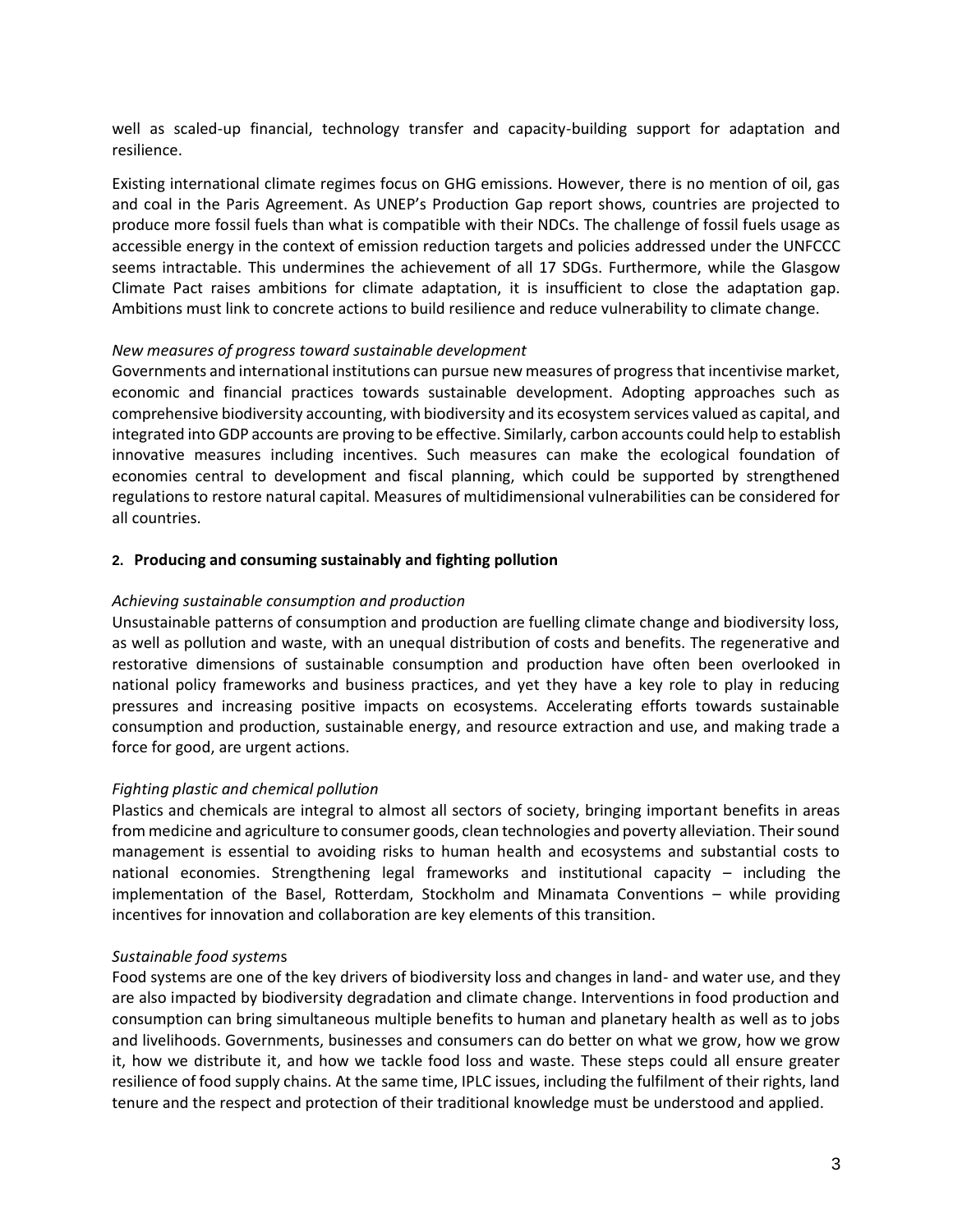# **3. Justice, inclusion and intergenerational equity**

# *Environmental and social justice, gender equality and accountability*

Acting synergistically on the key issues of climate change, biodiversity loss, pollution and justice will require transformative change that ensures a fundamental, system-wide re-organization across technological, economic and social factors, including values and paradigms, goals and principles. The recently adopted Human Rights Council resolution 48/13<sup>4</sup>, which recognizes the human right to a clean, healthy and sustainable environment can serve as a catalyst to allow governments, legislators, courts, and citizen groups around the globe to take action to respect, protect and fulfill the right to a healthy environment for all.

The fulfilment of human rights, including the right to meaningful and informed participation, and achievement of gender equality gives agency to individuals and peoples in vulnerable situations and is essential for designing fair, inclusive and effective actions to use, conserve and restore nature. International human rights law and international environmental law also establish a clear accountability framework for environmental and human rights violations.

The justice system and anti-corruption measures in relation to environmental crimes are an essential part of the integrated solutions to protecting biodiversity. Universal implementation of the UN Guiding Principles on Business and Human Rights, which articulate human rights obligations and responsibilities of States and businesses respectively, are a key component of this framework. Their effective implementation, including through human rights due diligence, would protect the environment and those who depend on it and ensure access to justice and effective remedies when harms do occur.

# *A just transition to sustainable socio-economic systems*

The transformation to sustainable socioeconomic systems will be disruptive and hence safety nets for workers will be needed to solve social tension and avoid rejection or the postponement of urgent actions. It is critical to address the key issues of diversity, equity and inclusion  $-$  so that we eliminate poverty, ensure equality and empower women. For example, funding for ecosystem-based approaches and naturebased solutions and adaptation, should include labour conditions and create decent jobs. Rethinking our economic models and institutions should advance a just transition, supporting the phase-out of harmful industries and promoting global collaboration.

# *Intergenerational equity*

The actions of the current generation are often the result of inherited systems and can themselves echo across generations creating patterns and pathways for the future. This generation's demographic, equity and equality patterns will impact humanity's relationship with nature in the future and the rights of future generations. Intergenerational equity lies at the heart of sustainable development ensuring that every generation holds the Earth in common with members of the present generation and with other generations, past and future.

# *Science, education and culture to build solidarity and collaboration*

The diverse values of nature, including how we interact and relate to nature can be better reflected in policy and action. This could include building solidarity and collective action between different stakeholder groups. Science, education and culture, including enhancing lifelong learning, skills on environmental issues and stewardship directed to all, including women and girls, Indigenous Peoples and

<sup>4</sup> A/HRC/RES/48/13